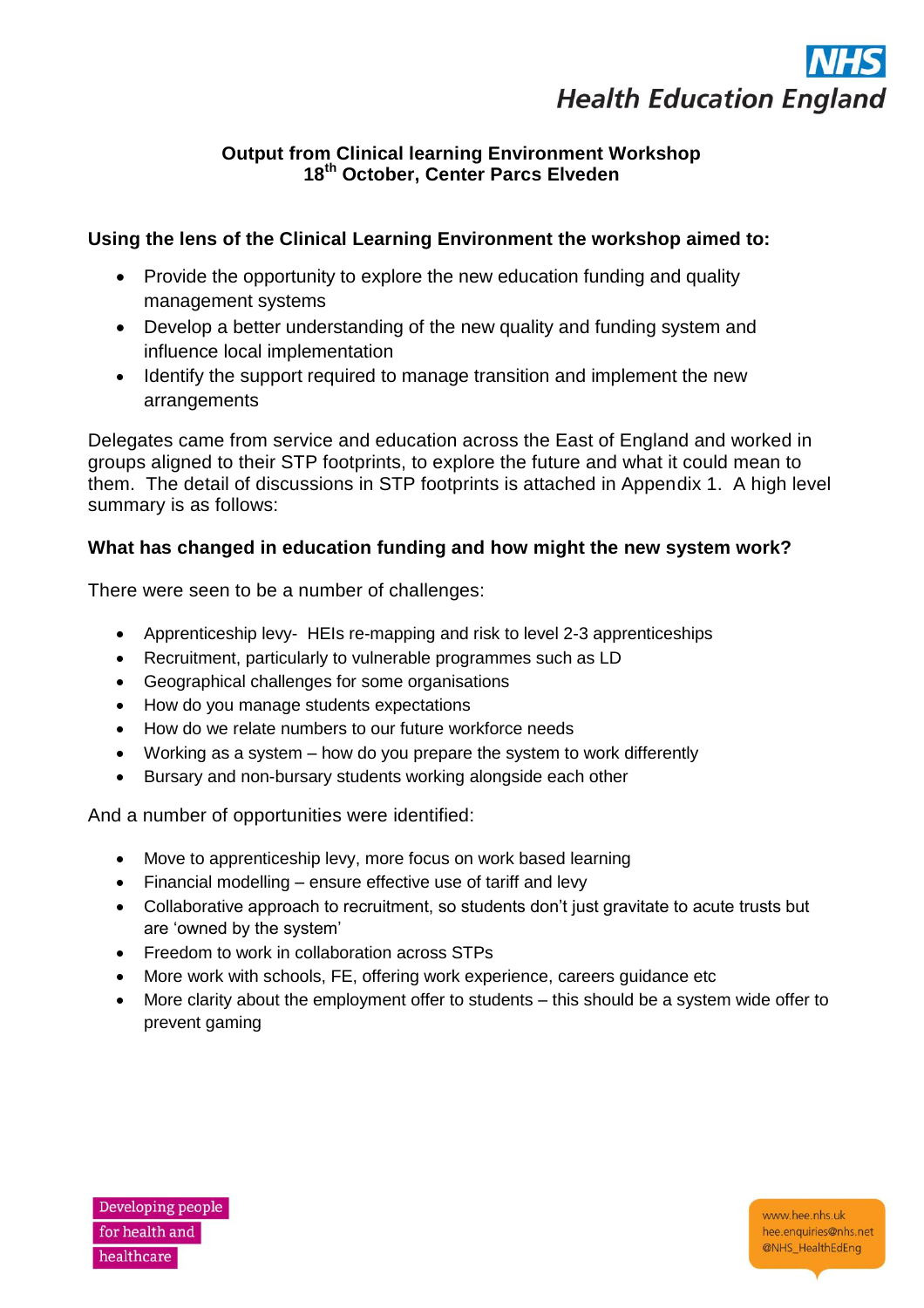

Good work already going on was identified as:

- The Nursing Associate test bed in C&P
- The DoN business model in Norfolk & Waveney, Suffolk & NE Essex
- The Thames Valley & Wessex work using local study centres to market and recruit to local areas

# **Improving the Clinical Learning Environment**

Kathy explained that the genesis of this work was:

- The Fundamental Review of pre-registration nursing where mentorship was the most frequently cited theme
- This led to the piloting of a range of models (CLiP, PEBLS, Enhanced Mentorship Framework) to improve the quality of the CLE
- The evaluation of all the new models showed many similarities and these were drawn into a set of principles

The Principles for improving the CLE were discussed in the STP groups. Key messages were:

- There was a lack of clarity about the relationship between the principles and the national quality framework
- There were questions about whether the indicators measure quality or are just a tick box exercise

As there were so many questions regarding the principles it was decided the team would review the approach. It has now been decided that:

- A guidance document would be developed capturing the learning from the pilots and evaluations which would be shared with service providers
- Service providers will decide whether to implement guidance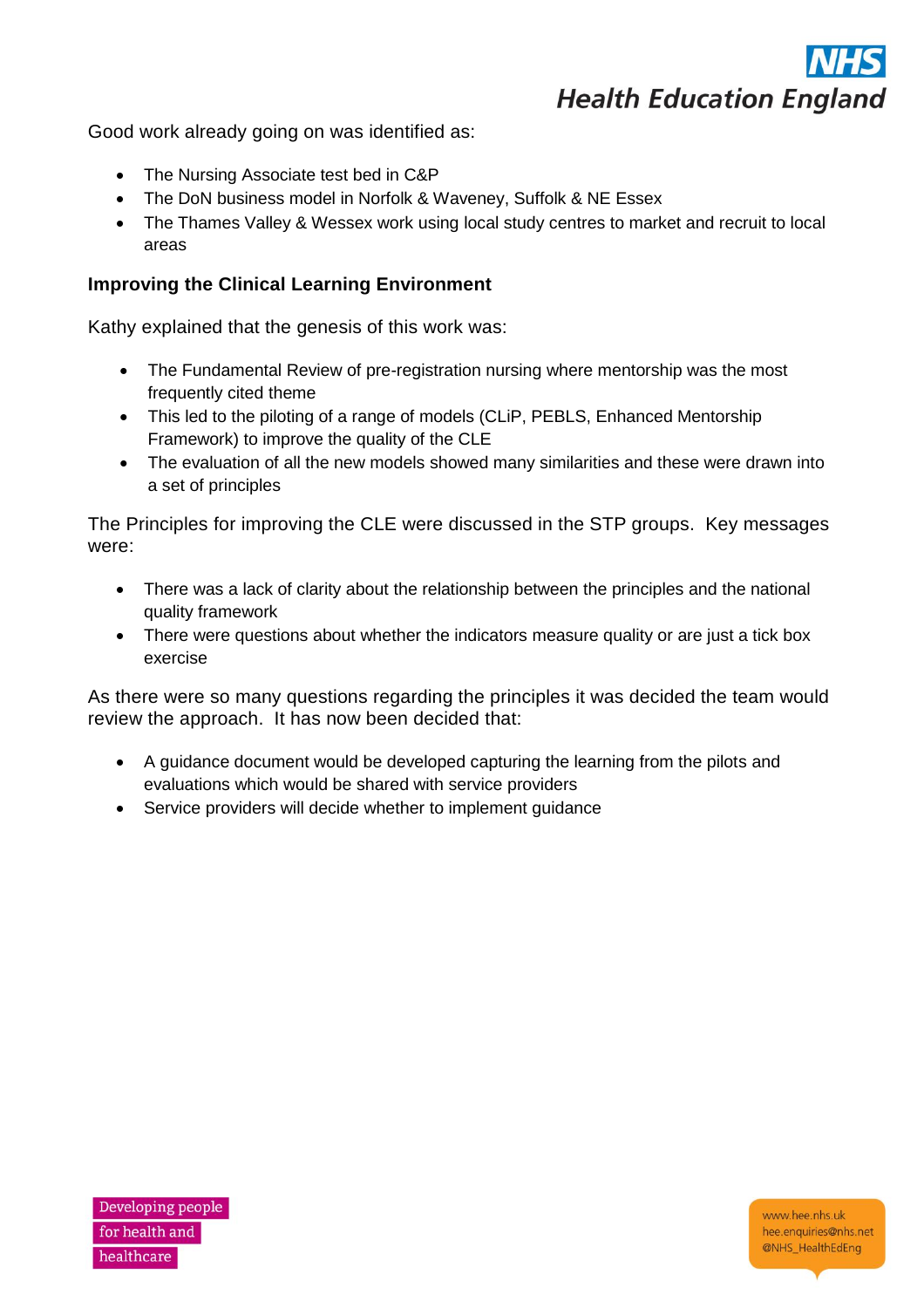# **Appendix 1 - The detailed discussions captured on feedback forms and tapes**

**Group work 1 - What has changed in education funding and how might the new system work**

# **Suffolk & NE Essex**

| What are the challenges                                                              | What are the opportunities                        | <b>Examples of Current Work</b>                                    |
|--------------------------------------------------------------------------------------|---------------------------------------------------|--------------------------------------------------------------------|
| Recruitment - retention/attrition<br>- change in student (age etc.)                  | Different methods of funding -<br>student support | Trailblazers looking at national<br>standards for apprentice       |
| Student expectations (shifts,<br>hours)                                              | Financial modelling -<br>apprenticeship framework | framework<br>DoN approach to recruitment on<br>commencing training |
| Providers needing to provide<br>more WBL, moor mentors                               |                                                   | Using coaching methodology to<br>mentoring                         |
| Placements/mentors - decreased<br>workforce - increased students                     |                                                   | Trusts and HEI developing new<br>working frameworks                |
| Alternative caps -<br>placements/tariff<br>Return to practice - contingency<br>plan? |                                                   |                                                                    |

# **Challenges**

Myriad of challenges main one is recruitment – all recognising that this is a significant challenge for us. Part of that is retention – big issue articulated in some of the slides – really big issue – how do you manage student's expectations once you have them in the door in first place particularly with hours and expectations of a pre-reg student.

From a provider perspective real issue is how do you prepare system – if there really are this number of students waiting to join the join the courses and pay the fees how do you manage it in an effective way – how do you get the mentors in place, the opportunities properly aligned and how maintain that level of quality.

### **Opportunities**

Exciting time in regards of different methods of funding – apprenticeship levy, selffunding, flexible routes all sorts of ways we can get students to registration for nursing and for all AHPs. How do we prepare the system that when we are looking at apprenticeship levy we are all moving towards that in a timely fashion in an appropriate way. There is a trailblazer group looking at the pre-reg nursing standards and tying those to an apprenticeship standard – how does that work and how do we make sure NMC and other regulatory bodies for all our programmes are coming with us.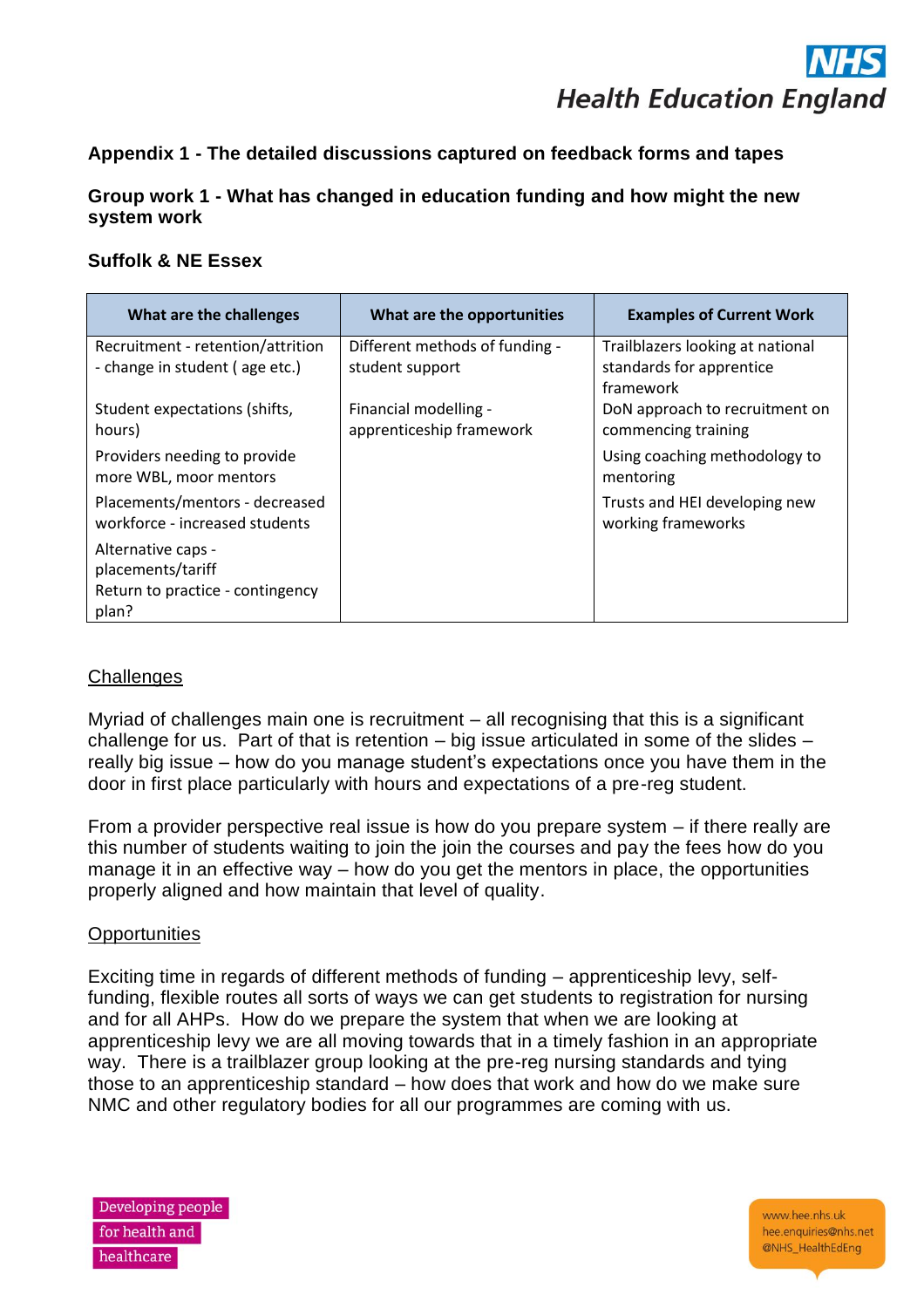Financial modelling in particular – we have to make sure we are being really creative with our tariffs. There is going to be a squeeze on CPD – we know this – can we use the tariff, can we use the financial models in a different way to evoke not just a change for HEIs but for the providers as well and make a real difference for patient care making innovative use of the different financial models.

### Examples of current work

DoNs group for N&S doing some good work about drawing together a unified approach that will mean that for the entire county we have a joint offer in terms of employability  $$ very positive. Also looking at variety of coaching models we are using. Have lead mentor approach, PEBLS and CLiP we are already doing creative things to maximise capacity however they are not a panacea for all we still have to be really creative with coaching to make sure that we are being critical about our system and we have preparedness in there.

# **Mid & South Essex**

| What are the challenges            | What are the opportunities          | <b>Examples of Current Work</b>       |
|------------------------------------|-------------------------------------|---------------------------------------|
| Relating prospective numbers and   | To work in collaboration across FE, | Enhanced practice supervision         |
| placements to the future           | HEI & placement - whole career      | framework - sharing the               |
| workforce needs                    | pathway - health employment         | responsibility across all registrants |
|                                    | offer? $(5-7 \text{ years})$        | for the CLE                           |
| financial challenges -             | Footprint - learn from other areas  | Nursing networks already coming       |
| apprenticeship levy/employer tax - | to reduce competition and           | together - formalising this           |
| getting health related education   | increase collaboration (e.g. DoNs   |                                       |
| labelled and mapped                | agree no postcode poaching?)        |                                       |
|                                    |                                     | Corporate support teams coming        |
|                                    |                                     | together - formalising this           |
|                                    |                                     | Rotation programmes across            |
|                                    |                                     | pathways -                            |
|                                    |                                     | acute/MH/commissioners and            |
|                                    |                                     | acute/community                       |

# **Challenges**

How do we relate our prospective numbers in this climate to our future workforce needs – we are dealing with a changing workforce environment, collaboration and the fact that services are going to be moving very rapidly within the footprints across different areas. Maintaining that with the student environment and managing expectations is going to be a challenge. We linked it to the opportunity that we can really have the freedom to work in collaboration, almost from the start of healthcare, schools, FEs, HEIs and placement providers we should be saying this is a job offer for the next 5-7 years and actually you will do A, B and C your pay will change. We use that to draw down against the other challenge which is the apprenticeship levy.

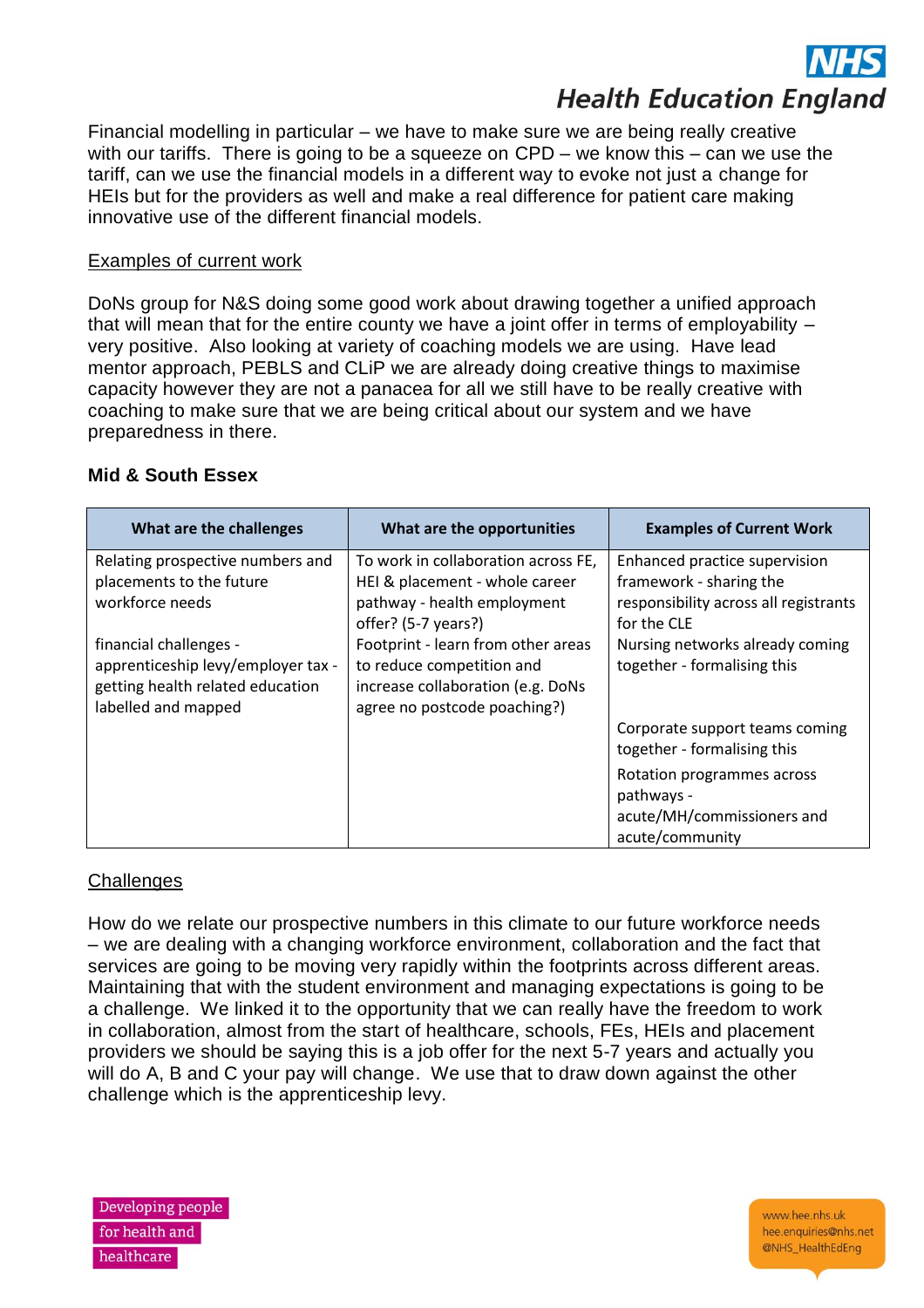Apprenticeship levy is a huge financial challenge and our HEIs will be under pressure to work to almost remap, to call things an apprenticeship will enable us to say that fits in that bit of the pathway to draw down the funding to cover that to support the workforce agenda. Big challenge because of the timescale this will hit us for registering in Jan for our digital accounts and from April we will have our own employer tax which is significant.

Linked to that is the footprint. Look at other areas where they have been successful as well. In Essex chief nurses do we hold our colleagues to account do we say we will stick to a postcode agreement – we will not put ourselves in direct competition – we put ourselves into collaboration within the system. Recruitment is looked at from a postcode perspective via collaboration - they are more likely to stay. If we can turn that into a job offer then we might have more hope of retaining workforce.

### Examples of current work

Linking to enhanced practice supervision framework – not panacea it is working at moment for our areas taking lead mentor approach because it builds in the responsibility of the CLE goes across all registrants so they become coaches and then they jointly share with the lead mentors the responsibility for the whole of the CLE for our learners – it is worth rolling it out but not one fits all. Community have been doing this informally for years.

| What are the challenges                                                      | What are the opportunities                                  | <b>Examples of Current Work</b>                                      |
|------------------------------------------------------------------------------|-------------------------------------------------------------|----------------------------------------------------------------------|
| Accommodation pre-reg to<br>qualification                                    | positive recruitment for STP -<br>more local candidates     | Sharing best practice from other<br>areas i.e. work with London LETB |
| <b>Recruitment to STP</b>                                                    | Build on collaborative trusts and<br>providers              | Resourcing implication for HEI &<br>students outside STP             |
| Difficulty for some recruitment<br>of students that are vulnerable<br>groups | Greater school engagement with<br>employers/HEIs            |                                                                      |
|                                                                              | Progression pathways - talent for<br>care - work experience |                                                                      |
|                                                                              | Greater grow your own local<br>workforce - Bands 2-5        |                                                                      |
|                                                                              | Explore usage of levy                                       |                                                                      |
|                                                                              | Explore return on investment                                |                                                                      |
|                                                                              | job opportunity/offers                                      |                                                                      |
|                                                                              | Opportunity for sense of                                    |                                                                      |
|                                                                              | belonging/senior nurse                                      |                                                                      |
|                                                                              | parenting/buddy system                                      |                                                                      |
|                                                                              | Induction for students within STP                           |                                                                      |

# **Herts and West Essex**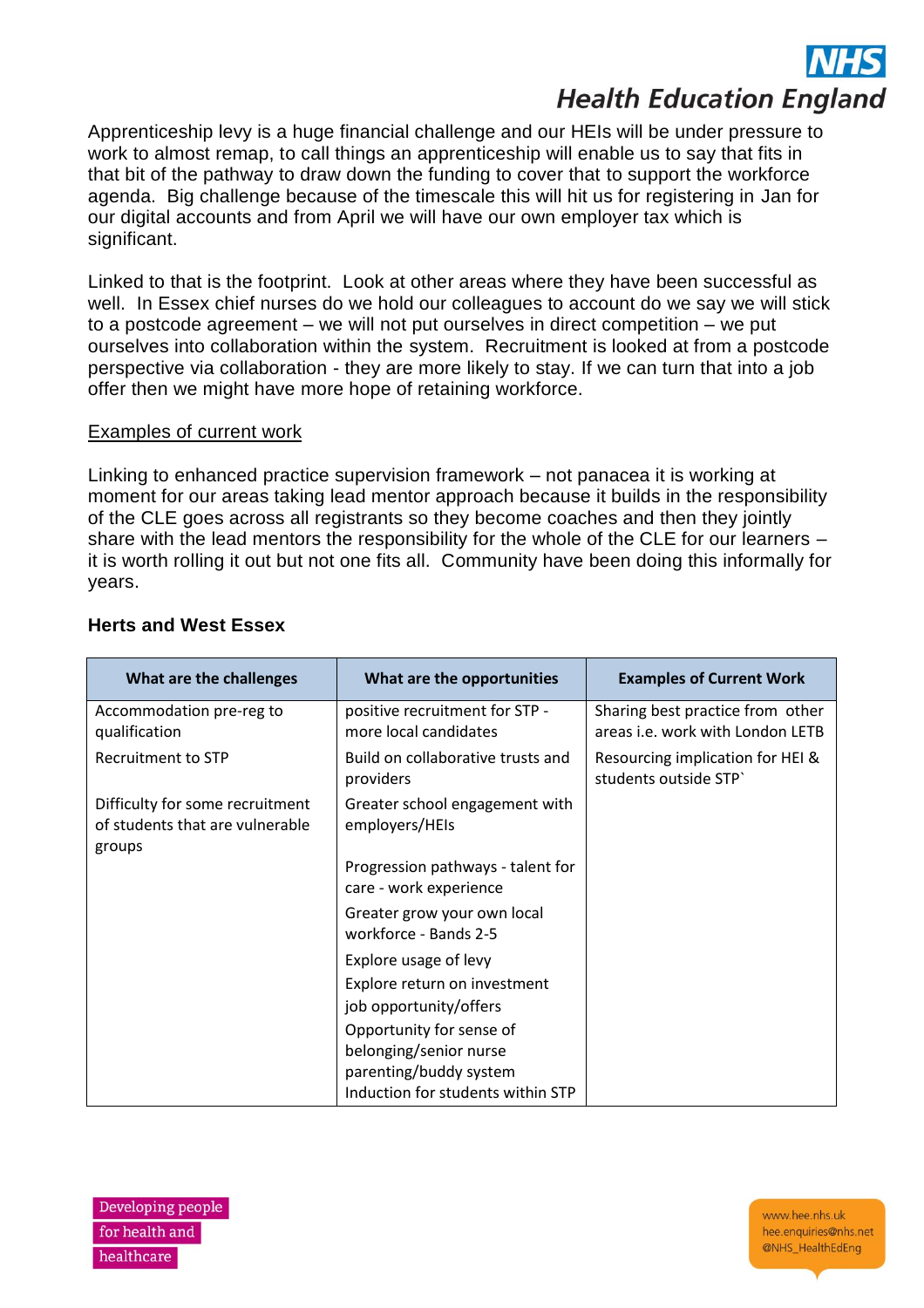

### **Opportunities**

Talent for care - going into schools trying to capture the children so they make right choices, offering work experience and bringing them on so these children potentially have got a career pathway from Band 2 up to Band 5.

Whole collaboration within STP looking recruitment for STP as opposed to working in silo with HEIs directly and by recruiting for the STP we are hoping to capture a lot more local people.

With the levy is there scope to employ students so we can draw down the levy. The students would then belong to a trust within that STP.

### **Challenges**

Not only recruit to STP is an opportunity it's also a challenge. Very much collaboration within STP. Potential challenge of building on momentum of collaboration from today.

Recruitment of vulnerable groups i.e. LD

#### Examples of current work

Thames Valley and Wessex within wide national system of using local areas study centres in Southampton and Reading we have intel on how we can market and recruit to local areas

### **Beds, Luton & Milton Keynes**

| What are the challenges                                                                                                                                                                                                              | What are the opportunities                                                                         | <b>Examples of Current Work</b>                                                            |
|--------------------------------------------------------------------------------------------------------------------------------------------------------------------------------------------------------------------------------------|----------------------------------------------------------------------------------------------------|--------------------------------------------------------------------------------------------|
| Increased no of students require<br>and increase in mentors                                                                                                                                                                          | Changing models of mentoring                                                                       | coaching model: prep starts at<br>pre-reg year 3 into preceptorship<br>year                |
| ?if there will be an increase or<br>will it be a dip. The age range<br>may change therefore students<br>ability to pay                                                                                                               | More cohesive messaging at early<br>stage at schools GCSE option<br>level. Link to talent for care | Joint system offers with unique<br>selling points (not in place yet -<br>under discussion) |
| Will the cap lower the 'bar' for<br>applicants?<br>Given the range of providers &<br>commissioners how do we create<br>a sense of belonging<br>Geographical challenges with<br>placements which may be more<br>costly & inconvenient | joint offers - system offers &<br>rotational posts                                                 |                                                                                            |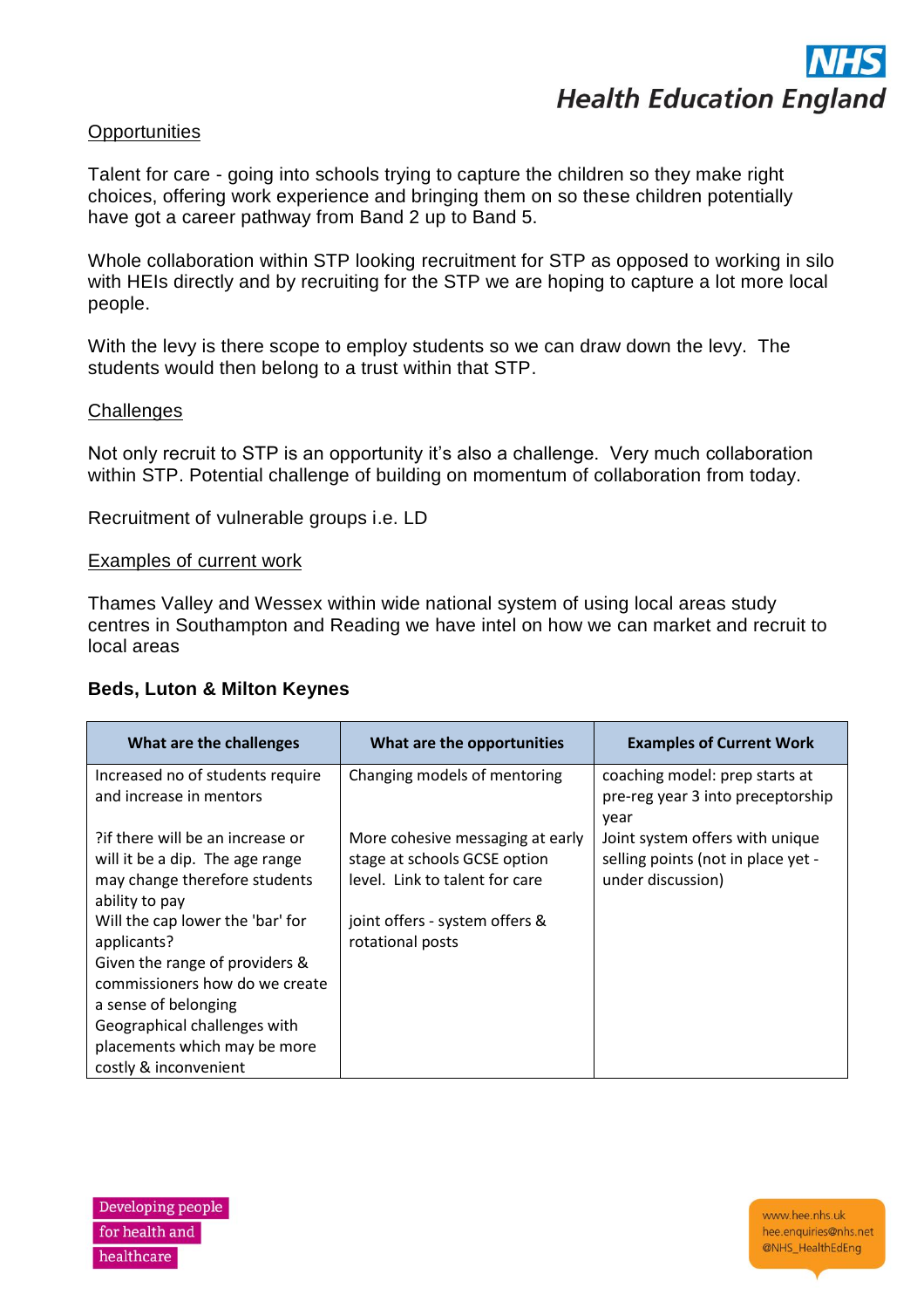

### **Challenges**

Number of students will they increase? It will require us to invest in mentorship and if the coaching model takes off in a faster way than currently. We recognise that although students tend to gravitate towards acute trusts with the changing workforce needs we talked about a collaborative approach to recruitment as well. If the model works in one area how can it be adapted for others? Working with coaching model in community settings – like to hear how it works differently there.

Whether or not the increase of numbers might lower the bar for entry points – it's an unknown. There are quite a few unknowns and how you plan for that if numbers dip or increase the age-range and if that changed. Talent for care and getting into schools at an earlier point to ensure that we grab children at GCSE when they are choosing options and guiding them on right path. Giving range of providers and commissioners and creating sense of belonging to an organisation of conglomerate.

Geographical challenges of some orgs and students having to travel and how costly and inconvenient for family life and the safety issue around this – will they chose to do that if they have choices – how can we help to develop the opportunities for them in a partnership approach to make it easier for them.

### **Opportunities**

Models of mentoring and how soon we start – start at pre-reg year 3 and develop through preceptorship and consolidation before they can do mentorship training but get really good coaching

More cohesive messaging with schools about opportunities in health care and joint offers

### Examples of current work

Coaching model and joint system offers with their unique selling points.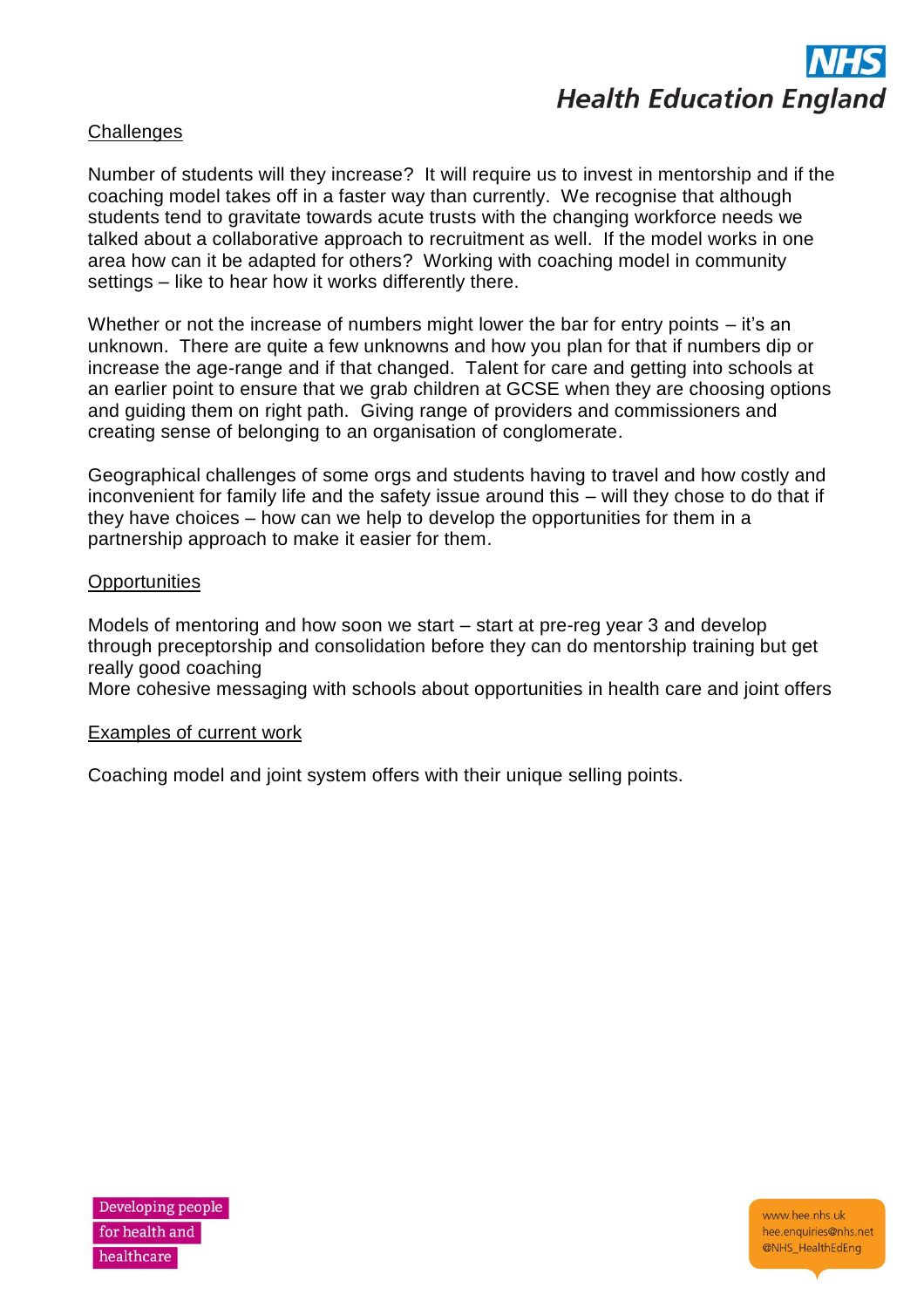

### **Norfolk & Waveney**

| What are the challenges                                                                            | What are the opportunities                                                                              | <b>Examples of Current Work</b>      |
|----------------------------------------------------------------------------------------------------|---------------------------------------------------------------------------------------------------------|--------------------------------------|
| working collaboratively together                                                                   | Development of 'joint offer' in                                                                         | Work of DoNs group - their           |
| with HEIs/provider in partnership                                                                  | partnership including HEIs - career<br>pathways                                                         | business model with 4<br>workstreams |
| Development of a recruitment<br>strategy shared HEI/provider - joint<br>recruitment offer          | Ownership of students/belong to<br>clinical institutions - identify to<br>clinical organisation not HEI | Offer - recruitment 'joint offer'    |
| Understanding the future<br>workforce requirements - generic<br>roles etc./integration (modelling) | Re-model the 50% clinical practice<br>element                                                           | New Band 5 roles                     |
| Opening up CLIP/PEBLs model to all<br>professions                                                  | Apprenticeship levy                                                                                     | Preceptorship/coaching models        |
| Timeframes/call to arms                                                                            |                                                                                                         | Placements  into CSR                 |
| Student placements/quality of                                                                      |                                                                                                         |                                      |
| placements/clinical learning                                                                       |                                                                                                         |                                      |
| environment                                                                                        |                                                                                                         |                                      |

### **Challenges**

Need to get on with it time is running out. Working collaborative and building trust and relationships, joint recruitment strategies- do things more jointly. Can't worry about what we don't know. To be open about what we have done with CLiP PEBLS and Lead Mentor with other professions – it's a call to arms.

### **Opportunities**

Career pathways, joint offer, ownership of students. Need to think about remodelling clinical placement – we only get students for short period at certain time and possibly not at the best time in their pathway.

### Examples of current work

DoNs work across the 2 STPs – some significant workstreams from that we are all involved in they include recruitment, development of Band 5 roles, placement, CSR and coaching models.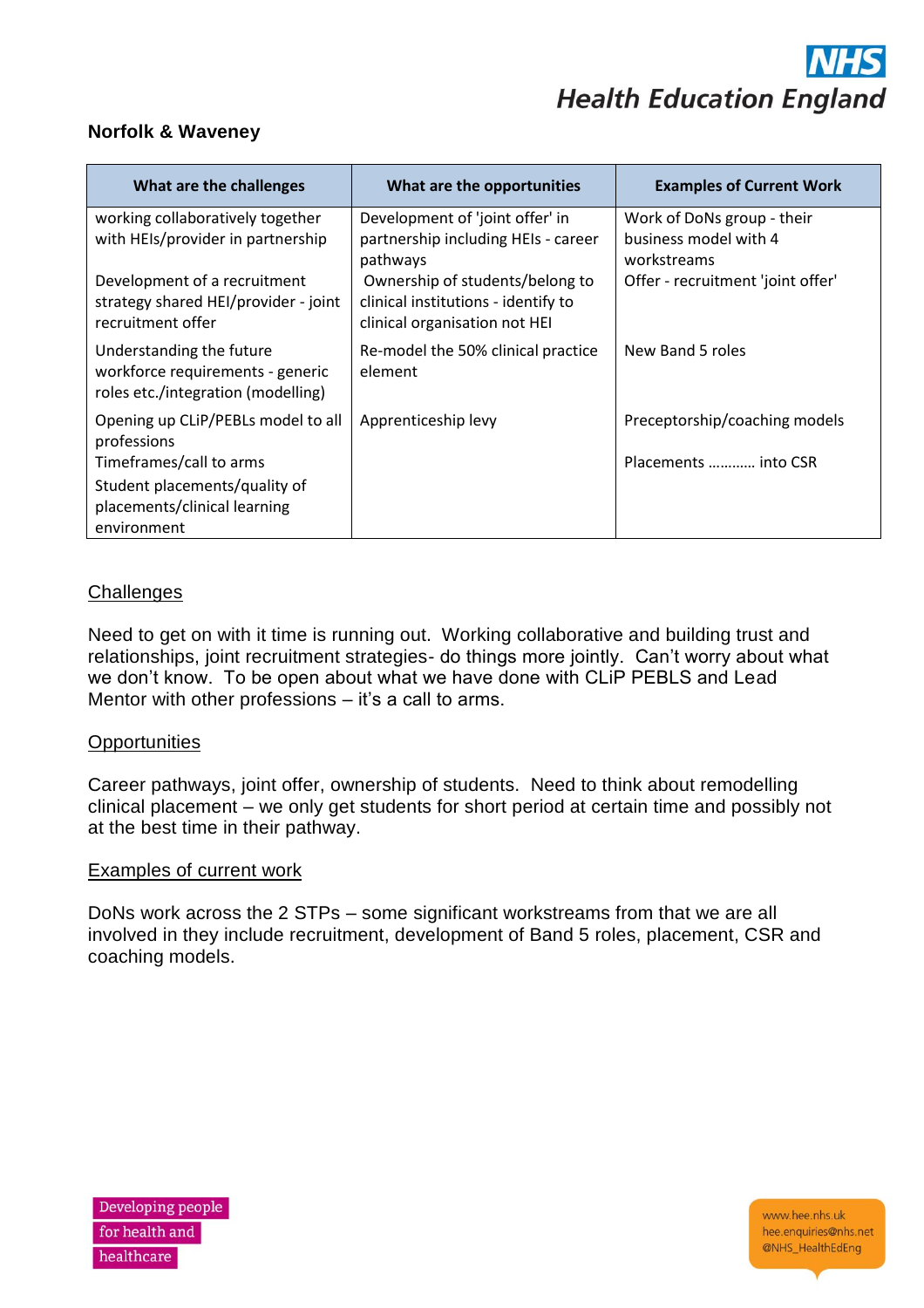# $\mathbf S$ **Health Education England**

# **Cambridge & Peterborough**

| What are the challenges                                                                                                                                       | What are the opportunities                                                                                                                                                                                                                                                | <b>Examples of Current Work</b>                                                   |
|---------------------------------------------------------------------------------------------------------------------------------------------------------------|---------------------------------------------------------------------------------------------------------------------------------------------------------------------------------------------------------------------------------------------------------------------------|-----------------------------------------------------------------------------------|
| Counteract negative media<br>messages and misinformation<br>around new system through<br>consistent messaging                                                 | Potential increase<br>student/workforce numbers                                                                                                                                                                                                                           | Enhanced practice support<br>framework (; lead mentor)                            |
| Managing student expectations -<br>especially around placements -<br>be specific at recruitment and<br>marketing phase                                        | <b>Greater collaboration across STPs</b><br>and beyond                                                                                                                                                                                                                    | Close monitoring of retention<br>rates and alignment to<br>employment contracts   |
| May need to reshape/refocus<br>prog to ensure 2300 hours are<br>met and no extra hours                                                                        | Ability to evaluate and evolve the<br>process                                                                                                                                                                                                                             | Collaborative HEI/service work<br>on marketing (incl nursing<br>Associate)        |
| Will there be extra placements to<br>support extra numbers                                                                                                    | Chance to identify what<br>programmes are care provision<br>and what is luxury that can<br>support prioritisation                                                                                                                                                         | General collaborative approach<br>to areas such as QIPF, nursing<br>associate bid |
| If additional simulation is used to<br>support practice - how will<br>quality of the this be assess.<br>How will HEIs ben able to<br>support extra provision? | Recruitment opportunities from<br>non-usual HEI providers                                                                                                                                                                                                                 | Collaborative working provides a<br>good platform to build on                     |
| Need to give clear and consistent<br>message to staff and mentors                                                                                             | Ability to sell service side from a<br>placement perspective and                                                                                                                                                                                                          |                                                                                   |
| around student expectations and<br>needs                                                                                                                      | market all the really good work<br>going on locally<br>Collaborative work with HRI and                                                                                                                                                                                    |                                                                                   |
| How do we manager both<br>students (funded and self-<br>funded) consistently                                                                                  | placement providers to<br>market/recruit to<br>healthcare/workforce/programm<br>es                                                                                                                                                                                        |                                                                                   |
| How do we manage placement<br>needs of all areas (e.g. acute,<br>PIVS, GPN)                                                                                   | Students to be given more choice<br>in placements (e.g. towards<br>chose career pathways - e.g.<br>placement pathways (older<br>people, acute care); use of areas<br>accessible to student (e.g.<br>staying with friends/family); risks<br>for AHPs in being pigeon-holed |                                                                                   |
| Need to focus more on the high<br>number of high quality<br>placements rather than the low<br>number of poor quality<br>(marketing/media)                     | to a practice area.                                                                                                                                                                                                                                                       |                                                                                   |

Developing people for health and healthcare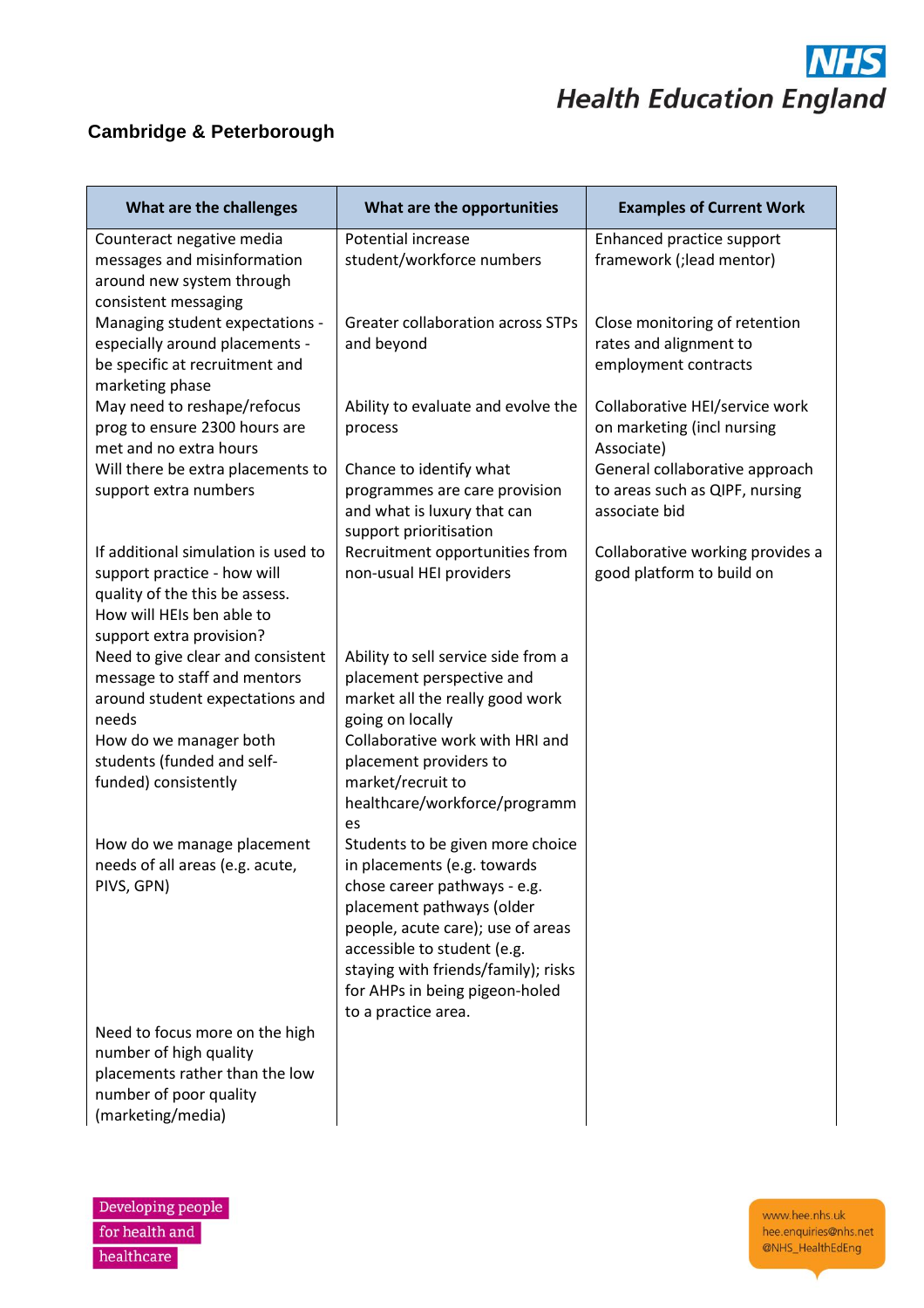| Clear offer/messaging around<br>travel, accommodation, childcare         |  |
|--------------------------------------------------------------------------|--|
| Recruitment - actual<br>numbers/interest not known                       |  |
| Ability to recruit to and manage<br>regional (non-nursing)<br>programmes |  |
| How to support new                                                       |  |
| programmes (e.g. Phys Assoc,                                             |  |
| Nursing Associate) if no extra                                           |  |
| tariff funding available                                                 |  |

### **Challenges**

Consistent messaging – lot of national negative media around change – need to turn it round – have done lot media work locally to make it a positive thing.

To have 2 different systems will be a challenge bursary and non-bursary alongside other different systems. One example some HCAs on flex nursing pathway and some on open uni pathway some doing 3 and some doing 4yrs.

### **Opportunities**

It is a real opportunity to refocus – have a look at what we are doing to refocus and reshape to make this fit for our patient pathways. Discussion around alignment to system transformation. Some of our HEIs partners do not align directly with our system transformation work – we work close with them we think it is about the patient pathway system transformation will change year on year patient pathways are something we should focus on.

Re-framing the programme allowing these new system changes and using these opportunity to really look at the programmes.

### Examples of current work

Successful site for Nursing Associate pilot site – good opportunity and fits perfectly into this with that successful bit as a system have done more collaborative working and that will put us in a good position going forward. We are doing a lot around positive marketing we also monitor our recruitment and retention very closely and work to make sure we can then retain our medical and non-medical students.

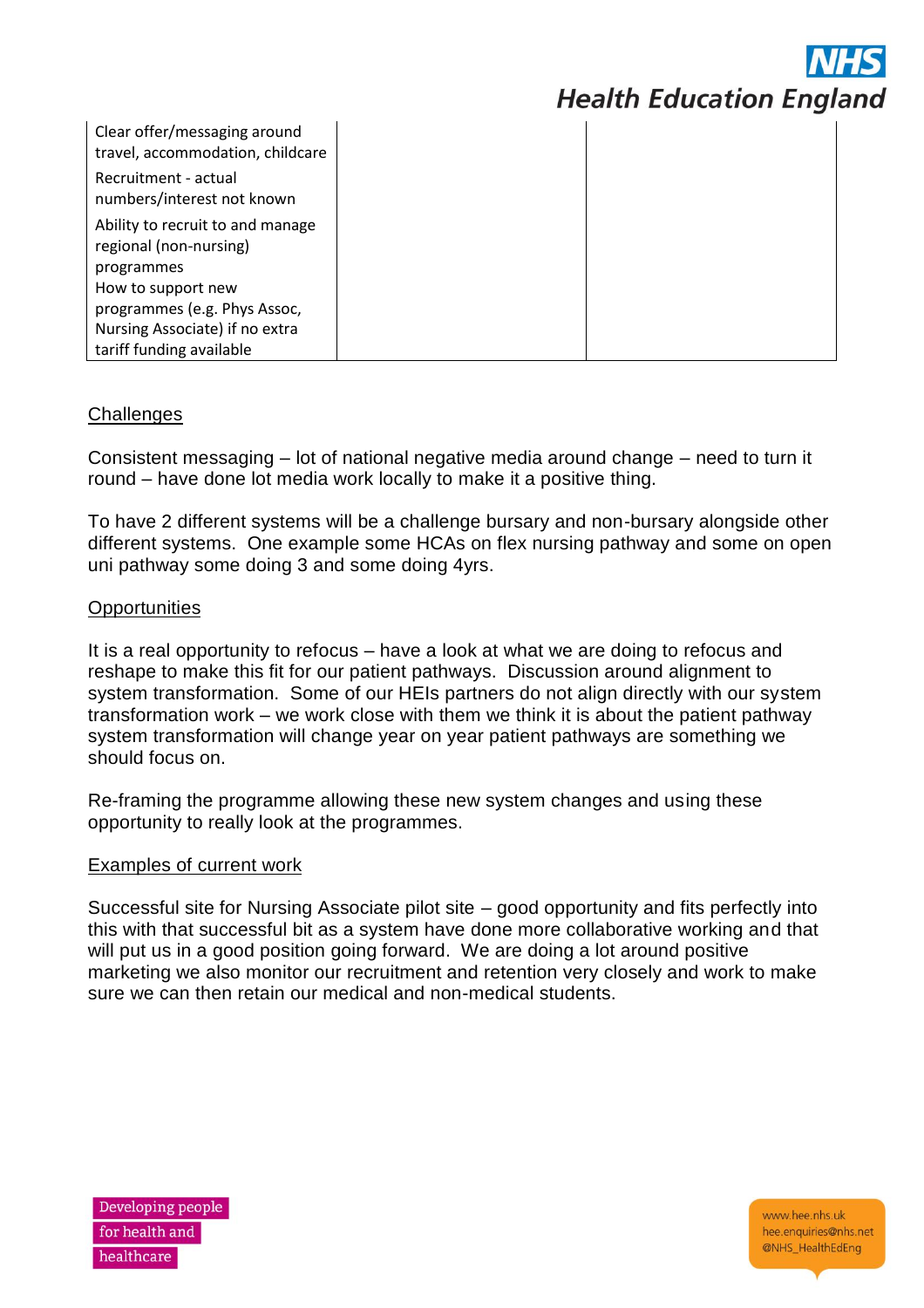

# **Group Work 2 - Improving the Clinical Learning Environment**

**Beds, Luton & Milton Keynes**

### **Principle 1: A sustainably funded infrastructure is provided to support a high quality and positive clinical learning culture that enables and involves the wider workforce to support excellent clinical learning**

Conclusion first 3 words are 'sustainable funded infrastructure' – we didn't feel indicators measured sustainability, funding or infrastructure. It is important that the focus should be on the structure of organisations such as policy, staffing, capacity, culture – the wider issues not just the CLE itself. The language felt very nursey focussed need to be adapted to encompass all learners – not just nurses

The assessment to this principles should ensure we use tools to assess culture and both the learners experience and the experience of those supporting providing the learning – value in that. Looking at the wider organisations approach to quality improvement. We challenged how does this lead to improvement we shouldn't just be focussing individually on the CLE but on the whole wider organisation – their approach.

| What should be added or<br>removed                                                                                                                                                                                     | How will they be useful to you in<br>improving the quality of CLE? | What is missing?                |
|------------------------------------------------------------------------------------------------------------------------------------------------------------------------------------------------------------------------|--------------------------------------------------------------------|---------------------------------|
| Indicators do not measure<br>sustainability - how do you<br>measure                                                                                                                                                    | 1.3, 1.4 and 1.5 - some indicators<br>are useful                   | Measure for sustainable funding |
| How will we capture all learners -<br>could there be widened evidence                                                                                                                                                  | Essential<br>student/mentor/education<br>feedback                  | Mentor/education voice missing  |
| Not sure indicators answer<br>principle<br>Language adjusted to encompass<br>all learners/multi-professional<br>tools to be added to<br>How do you ensure sufficient<br>metrics/education - reports? Do<br>not do this |                                                                    |                                 |
| Should not be prescribed<br>Important to measure 1.3, 1.4 and<br>1.5                                                                                                                                                   |                                                                    |                                 |

Include all learners not just students.

**What will they do/comments**: will test with desktop exercise within education team. Principles not wrong would have liked national standards first

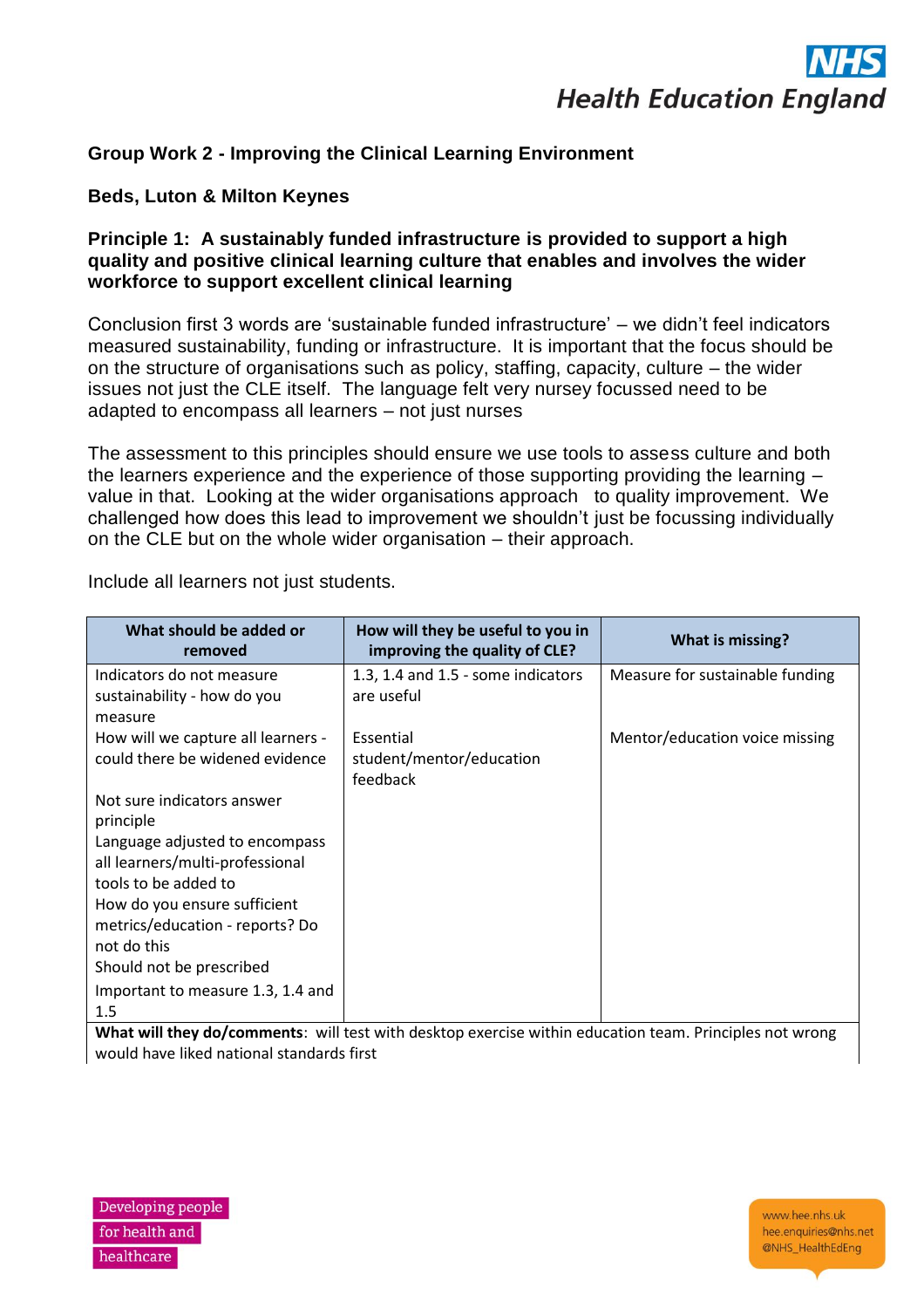

### **Suffolk & NE Essex**

### **Principle 1: A sustainably funded infrastructure is provided to support a high quality and positive clinical learning culture that enables and involves the wider workforce to support excellent clinical learning**

In agreement the principle needs changing. It should be sustainable infrastructure. How can we talk about funding when we don't know what it will be going forward so a sustainable funding infrastructure is not possible but a sustainable infrastructure is.

Much discussion around their different exemplars and evidence the overall feeling was this actually is no different from our current model it doesn't give us any SMART measures so we need to look at this in a totally different way. Also it doesn't measure quality in any shape or form. We felt it was uni-professional very 'nursingy'. It should be across all learners and be multi-professional.

There should be much more focus on avoidable attrition, educational responsibilities, who owns them within organisations, national indicators that we are currently using are already there around nursing hours per patient there is loads of national indicators we are already feeding into that would fit into this standard nicely – would want to work on that.

### Missing

We didn't feel the mentors or coaches' voice was there much. there is a lot about the student we needed to hear from the mentor as well and we felt would want to reduce tick-box- layout not helpful – would rather have narrative with word count so people could do critical reflection like the HEIs already to when feeding back to NMC that would be more robust

**What should be added or removed How will they be useful to you in improving the quality of CLE? What is missing?** concern with exemplars - they do not indicate quality - just tick-box Support retaining students  $\Box$  Consider for how it can be used multi-professional No different from current model for evidence, how does it measure quality over and above different model Increase board focus on training, raise priority during financial difficulty Need to focus on avoidable attrition Not true measure of quality  $\vert$  Link education to workforce focus on grow your own / 5 yr workforce planning Clarity on who own educational responsibilities in organisation

Education governance should be clearly defined.

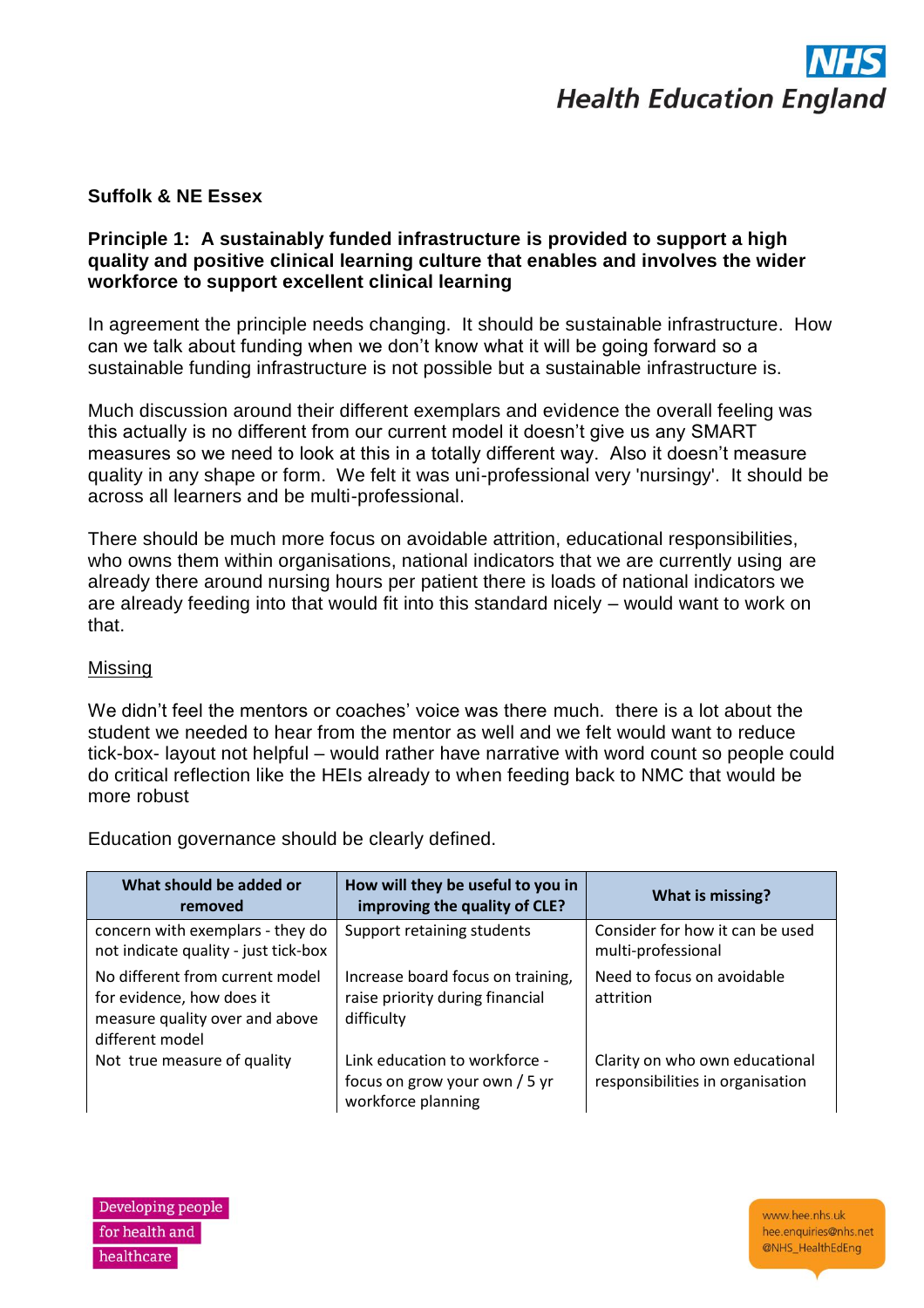| standards need board<br>accountability - standard is not<br>SMART so cannot be used to<br>measure standard | linking organisations within STPs                | How are national indicators<br>currently used (linked to these<br>standards i.e. staffing levels                                                                                                                                                                                                                                                                                                                    |
|------------------------------------------------------------------------------------------------------------|--------------------------------------------------|---------------------------------------------------------------------------------------------------------------------------------------------------------------------------------------------------------------------------------------------------------------------------------------------------------------------------------------------------------------------------------------------------------------------|
| Need to be meaningful so seen<br>as an equal quality indicator for<br>board level                          | Measure outcome of training - fit<br>to practice | a mechanism to cross-reference<br>to current indicators                                                                                                                                                                                                                                                                                                                                                             |
| link with FFT/quality<br>staff/indicators of quality                                                       |                                                  | what is a sustainable level of<br>infrastructure - - needs defining                                                                                                                                                                                                                                                                                                                                                 |
| Indicators or exemplars need<br>changing                                                                   |                                                  | 1.5 very difficult to evidence<br>especially in current climate of<br>high stress in practice<br>nothing for students & mentors<br>to assess quality of their<br>mentoring<br>Valuing work of mentors,<br>positive affirmation -<br>encouraging mentors to keep on<br>register<br>how do you measure<br>organisation where staff are<br>valued, feel they belong, want to<br>stay<br>more narrative evidence rather |
|                                                                                                            |                                                  | than attaching documents                                                                                                                                                                                                                                                                                                                                                                                            |

**What they will do/comments:** signed up to the principles but will wait on quality metrics to come out of Newcastle University and reflect on what they will mean. The principles will act as a measure in their quarterly reviews using critical reflections as evidence based against the standards

# **Cambridge & Peterborough**

### **Principle 2 - Supporting and Empowering Learners to be an integral part of the clinical team delivering patient/service-user centred care.**

We are all very committed to championing and delivering a good education. We found this a challenging piece of work. We found it hard to match the ideas of the principles that we were asked to look at against the actual 6 six domains of the quality framework and the 24 standard within those. 'We are in danger of a huge industry in the culture of shrinking resources.' This is a national standard we felt there are 6 domains and 24 standards and the evidence should be matched through to those and these principles are excellent as principles in guiding where we are going and what we need to be doing but actually the evidence requirements are already listed in those standards. From our perspective we would like to see those worked on - the specifics locally. We felt it was hard with the heading where they were similar but principle 2 matched to standard 3 thee were bits of standard 5 and standard  $1 - it$  was hard to match them through. Felt there was good value in principles that guide the discussions that you would require around

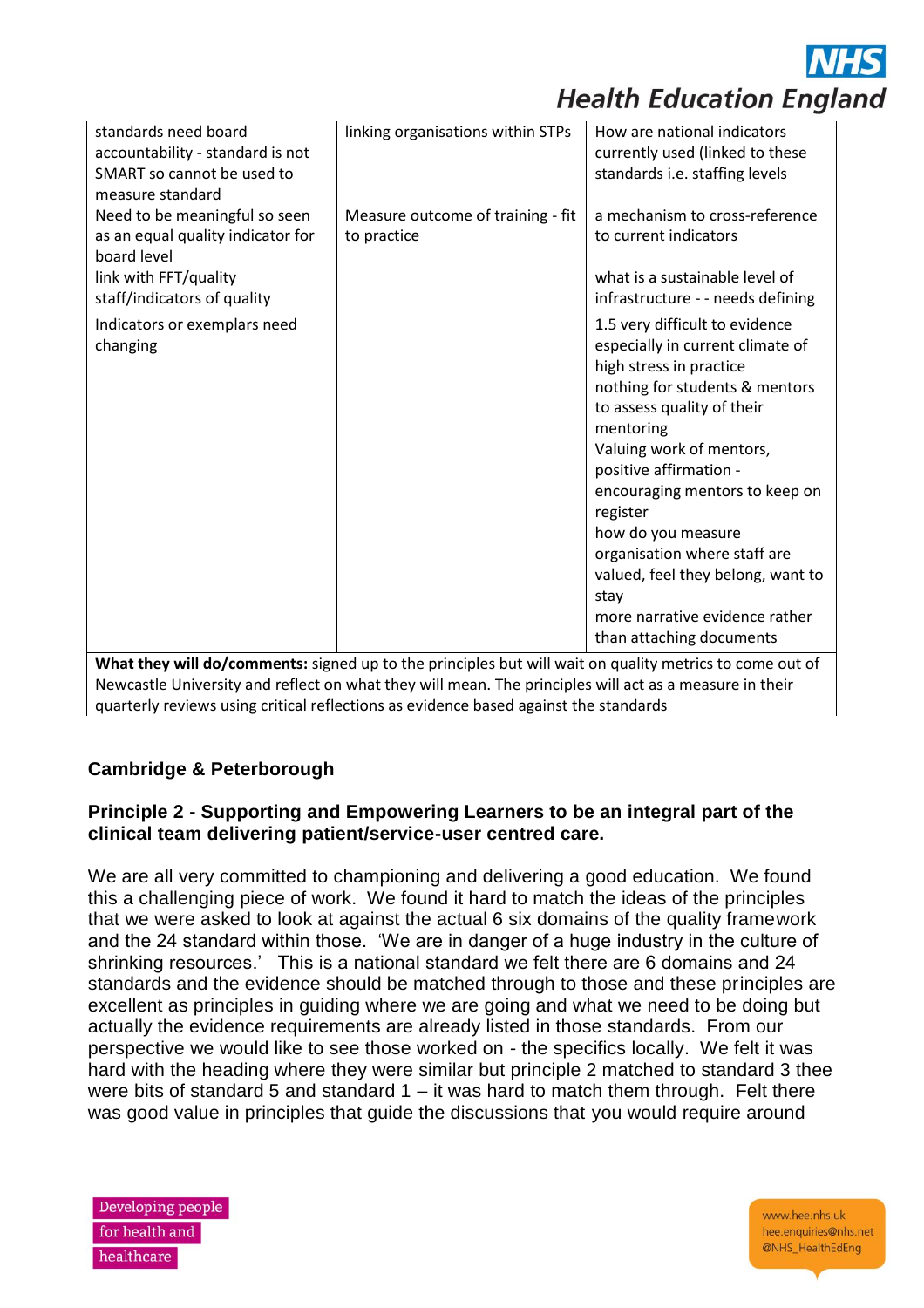

the standard – that would be valuable – we would want to have our evidence reflective of the 24 standards.

Nursing Associate pilot site in Peterborough hospital – they suggested that this get tested out with the hospitals which are pilot sites they can work with everybody to map some of this further to make it a live ongoing piece of work.

| What should be added or<br>removed                                                                  | How will they be useful to you in<br>improving the quality of CLE? | What is missing?                 |
|-----------------------------------------------------------------------------------------------------|--------------------------------------------------------------------|----------------------------------|
| Need to make links clearer -                                                                        | Unsure but want to be involved                                     | Exemplars discuss what students  |
| different language used for                                                                         | with the testing of the using pilot                                | demonstrate but need to          |
| principles & framework                                                                              | sites (PSHFT)                                                      | consider how the placement       |
|                                                                                                     |                                                                    | providers can demonstrate their  |
|                                                                                                     |                                                                    | part.                            |
| Do these principles cover all                                                                       | Excited about national standards                                   | Needs to be clear that these are |
| standards?                                                                                          |                                                                    | principles that will guide the   |
|                                                                                                     |                                                                    | collection of evidence           |
| There is a risk of duplication of                                                                   | Could be a huge industry with                                      | If measured against principles   |
| work                                                                                                | shrinking resources                                                | (locally) how can a national     |
|                                                                                                     |                                                                    | standard be measured             |
|                                                                                                     |                                                                    | (nationally)                     |
| Language should be same as nat                                                                      |                                                                    | Use for multi-disciplinary?      |
| standards                                                                                           |                                                                    |                                  |
| Principles are statements not                                                                       |                                                                    |                                  |
| examples - need to be descriptive                                                                   |                                                                    |                                  |
| about evidence                                                                                      |                                                                    |                                  |
| What they will do/comments: need more time to absorb new framework. Pilot sites to be used once     |                                                                    |                                  |
| incorporated today's feedback to map principles to drive forward - providing 'evidence' suggestion. |                                                                    |                                  |
| Timeline for metrics                                                                                |                                                                    |                                  |

# **Herts and West Essex**

### **Principle 3 - Executive ownership of practice education The organisation provides effective senior leadership and direction demonstrating a clear commitment and accountability to the delivery of high quality clinical education**

Decide there some that need words added. The word education is used we felt that needs to change to be more reflective of academic and training strategies we felt that would capture all disciples not just nurses. Education is implicit but it neds to be explicit for fear of getting lost. Resources and including this in business planning and is a key feature of business planning.

How does it work collectively and the monitoring of that – not just about producing evidence but the impact of the education strategy of whatever we call it will actually have. Representation of the voice – not just the nurse but voice of every discipline needs to be multi-layered from professional staff in trust right up. Education is everyone's responsibility and everybody needs to take ownership of that. The learner

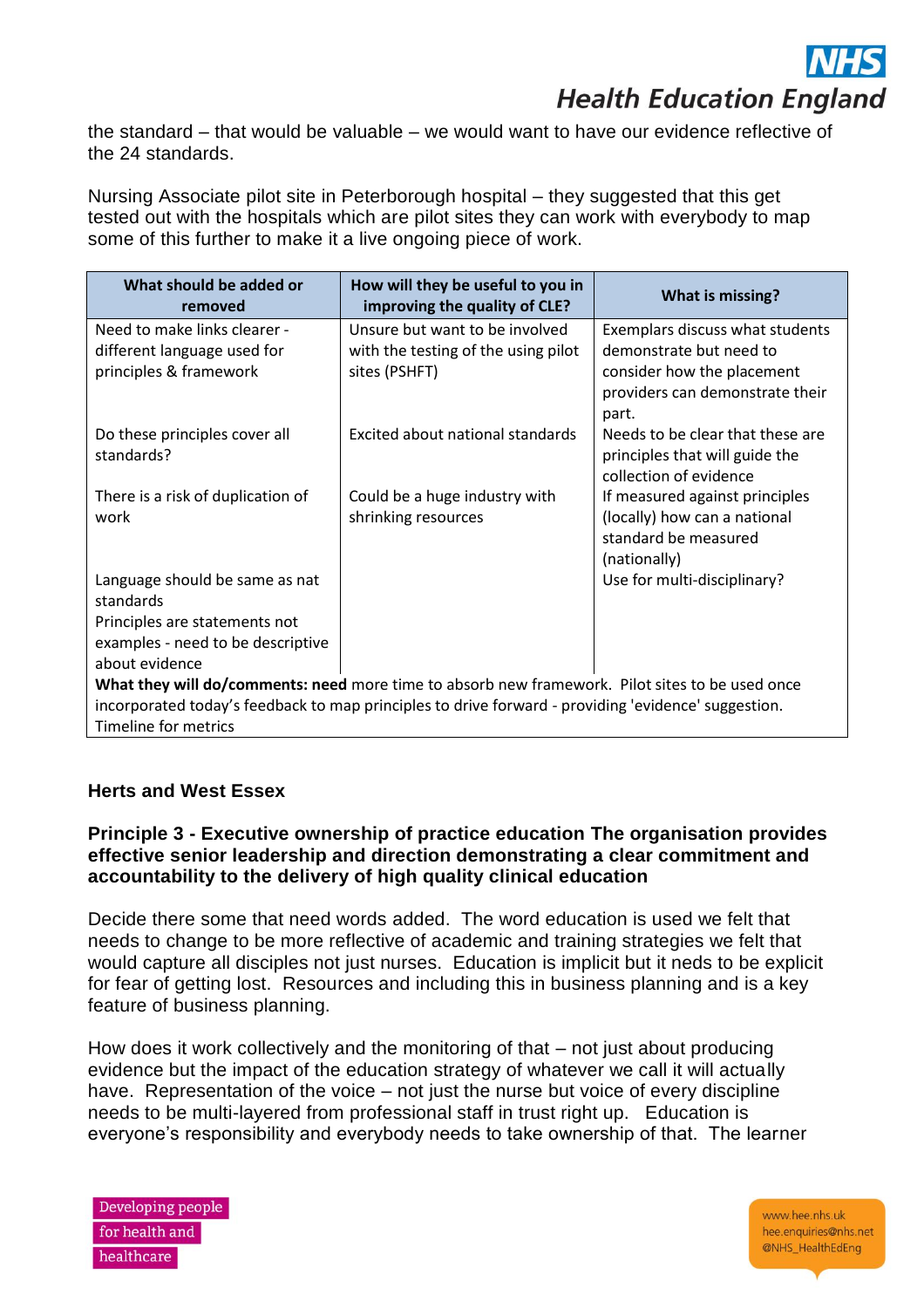

voice being represented at board level not just in a report something visible and tangible and is making a difference. We saw the impact being a cultural shift. The org becoming a learning org and therefore a learning culture which would have direct impact on patient care.

STP sharing their education strategies across different STP working collectively and collaboratively onto developing that in conjunction with their HEIs as well.

| What should be added or<br>removed                                                                             | How will they be useful to you in<br>improving the quality of CLE?                                        | What is missing? |
|----------------------------------------------------------------------------------------------------------------|-----------------------------------------------------------------------------------------------------------|------------------|
| 3.1 - indicator is fine - already<br>happening - wording to be<br>broader e.g. Academic & Training<br>strategy | 3.1 Impact & - patients, learning<br>environment, individual staff                                        |                  |
| Education implicit / explicit in<br>business planning - not an add-on                                          | Influence - future workforce                                                                              |                  |
| Is it one person - named<br>executive? How does it work<br>collectively?                                       | Linking backward - culture                                                                                |                  |
| $3.2$ = operational 3.1                                                                                        | The learner voice' - multiple<br>layers                                                                   |                  |
| Variance in remuneration for role<br>- moves outcomes                                                          | Represented shared governance<br>models                                                                   |                  |
| Embedding - proactive,, quality<br>indicators slipping                                                         | measured collaboratively -<br>recruitment, retention,<br>commonalities of STP/HEI's<br>education strategy |                  |
| 3.3 single oversight framework -                                                                               |                                                                                                           |                  |
| good learning culture - good                                                                                   |                                                                                                           |                  |
| organisation culture - good                                                                                    |                                                                                                           |                  |
| patient care                                                                                                   |                                                                                                           |                  |
|                                                                                                                | What they will do/comments: Will look at strategic objectives across the STP footprint and will have a    |                  |

**What they will do/comments:** Will look at strategic objectives across the STP footprint and will have a multi-disciplinary pilot across AHP, medical and Bands 1-4

# **Mid and South Essex**

### **Principle 4 - Clinical Learning Environment learning resources The organisation has resources and facilities to facilitate the development of clinical competences and membership of a positive clinical user centred community.**

4.1 a couple of exemplars needed re-visiting engagement and recruitment – we wanted to clarify it is recruitment to programmes rather than recruitment per se that we need to have engagement with. Widening the exemplar to a wider engagement with healthcare practice careers pathways and wider engagement in relation to curriculum development events – not just recruitment the wider education perspective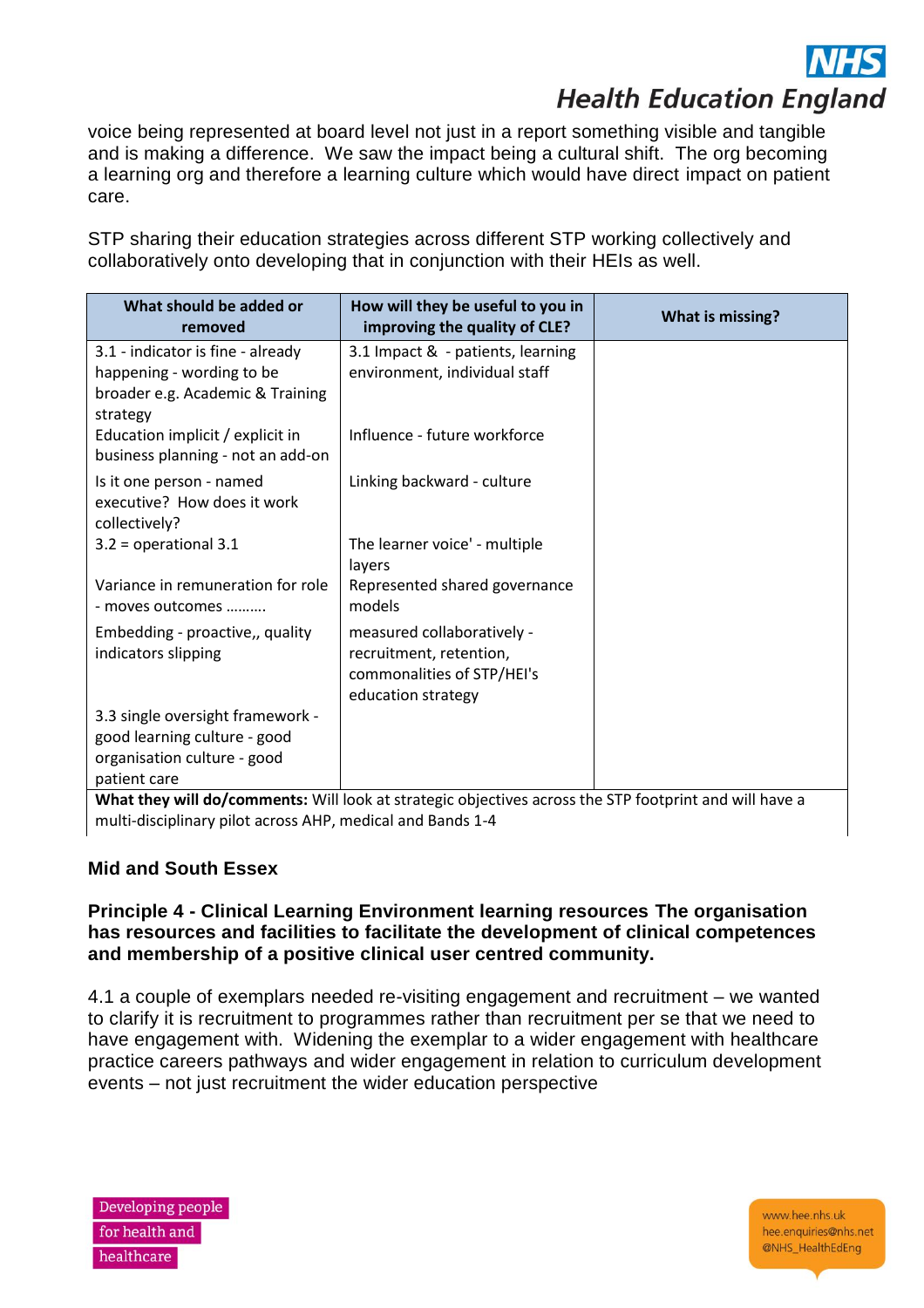Placement feedback to be captured and used to inform whether the organisation did present a positive clinical user sense of community we weren't sure the exemplar would really be measuring that in its entirety. We wanted to see inclusive engagement of all areas which support learners as an exemplar.

KPI/exemplar around supernummerate clinical teaching staff a better exemplar would be how education funding from tariff is used to support clinical teaching roles we didn't feel supernumerary clinical teaching staff would be achievable or sustainable.

# Missing

Wanted some clarification on who local leaders are – is it the local lead who is regularly dealing with practice education and clarification around clinical leadership structure which could be different dependant on the organisations.

Wanted to see inclusion of learning from medical colleagues they do somethings very well in terms of having clear metrics for every visit, have more consistency across board and in relation to quality and update of appraisal processes which we don necessarily have consistently for non-medical quality assurance.

4.2 Some exemplars were repetitive 1 and 4 could be merged both around IT. Considered having an increased use of simulation learning suites. Not everyone has access to those to have sharing of those resources across STPS as a learning resource would be a useful KPI in terms of the learning environment.

Role of CLE to assess students' digital competencies – that will be big going forwards in r elation to NMC. Linking library facilities to the LQAF outcomes. Potential risk from that how will some of the other areas have access to digital resources such as nursing homes as they may not have good IT access currently. In terms of how it might be useful to us it was in relation to the use of tariff funding and identifying through the orgs that it is actually linked to those particular outcomes.

| What should be added or<br>removed | How will they be useful to you in<br>improving the quality of CLE? | What is missing?                     |
|------------------------------------|--------------------------------------------------------------------|--------------------------------------|
| 4.1 - clarify recruitment          | Align use of tariff funding to CLE                                 | Clarification of who the 'local'     |
| programmes                         | and support for board priorities                                   | leaders' are. Is it local lead who   |
|                                    | (e.g. DoFs)                                                        | regularly engages with practice      |
|                                    |                                                                    | education?                           |
| broaden engagement to wider        |                                                                    | Clarification of clinical leadership |
| engagement with healthcare and     |                                                                    | structure - evidence of              |
| practice careers/pathways          |                                                                    | involvement in education at every    |
|                                    |                                                                    | level                                |
| widen engagement (e.g. include     |                                                                    | include learning from medical        |
| curriculum development etc)        |                                                                    | colleagues (e.g. clear and           |
|                                    |                                                                    | consistent metrics for every visit)  |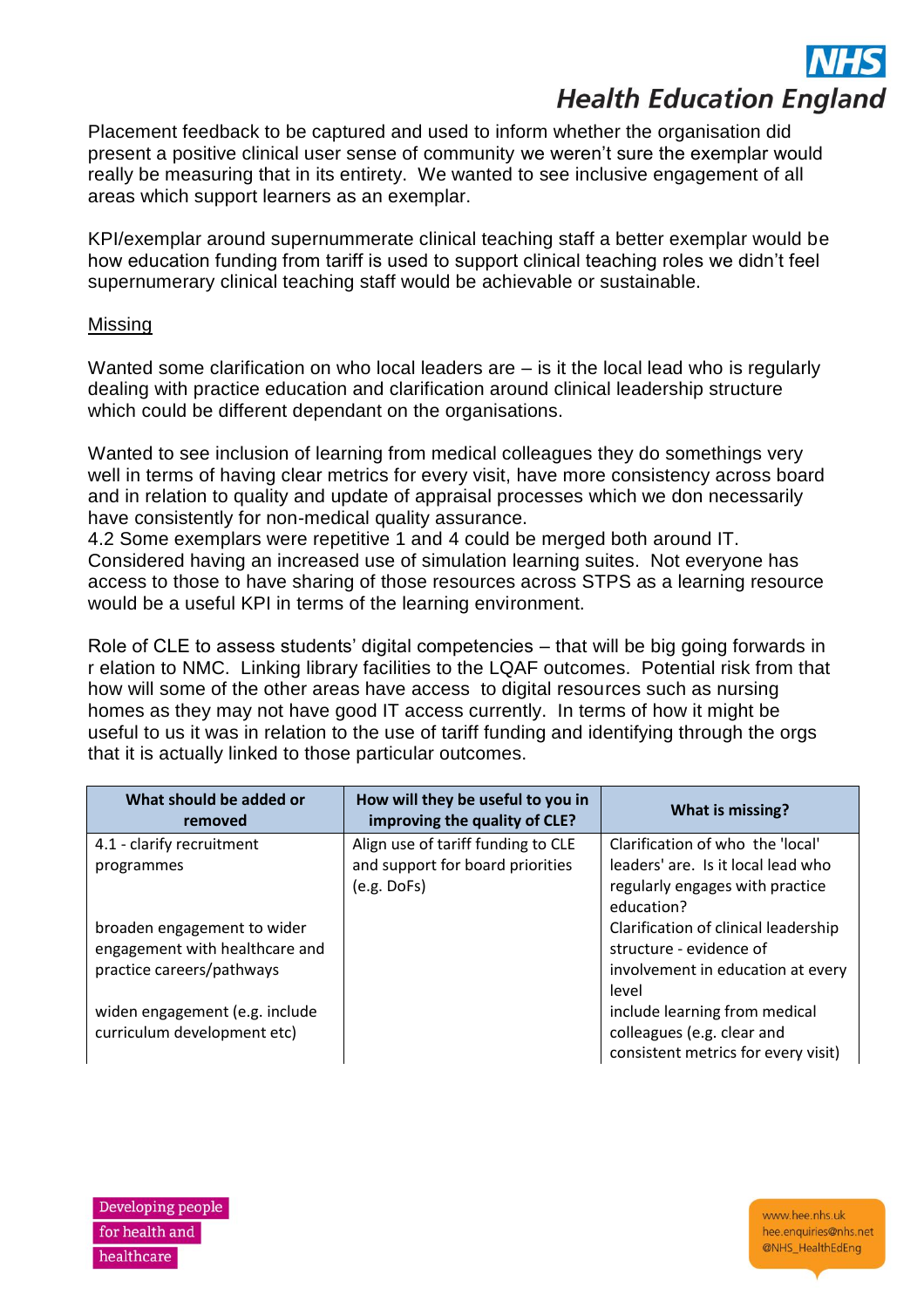|                                                          | <b>Health Education Englan</b>                              |
|----------------------------------------------------------|-------------------------------------------------------------|
| ensure placement feedback<br>captured and used to inform | No process measures for 4.1<br>(what forums are in place to |
| whether the organisation does                            | support learning and sharing of                             |
| resent a positive clinical user                          | best practice around the CLE? E.g.                          |
| centred community                                        | how is ownership for student                                |
|                                                          | learning demonstrated?                                      |
| need inclusive clinical                                  | Length of placement - students                              |
| engagement for all areas that                            | being on placement long enough                              |
| support learners                                         | to feel like they belong and                                |
|                                                          | gaining enough experience to be                             |
|                                                          | able to deliver hand on care.                               |
| supernumerary clinical team staff                        | Additional Principle: additional                            |
| - should be 'how education                               | exemplar around all staff having                            |
| funding (tariff) is used to support                      | educationally focussed objectives                           |
| clinical teaching roles'.                                | included in their appraisal.                                |
| 4.2 - 1&4 could be merged                                |                                                             |
| (repetitive                                              |                                                             |
| Add use if simulated learning                            |                                                             |
| suites (share across STP) as a                           |                                                             |
| learning resource                                        |                                                             |
| Role of the CLE to assess students                       |                                                             |
| digital competence                                       |                                                             |
| link library resources to LQAF                           |                                                             |
| *potential issue of access to                            |                                                             |
| digital resources in some areas*                         |                                                             |
| (e.g Nursing homes, community)                           |                                                             |
|                                                          |                                                             |

**What they will do/comments:** Could it be a methodology to be used as a guide to the national framework that can be utilised by placement providers? It will be used to support peer review in critical challenge. It must not be an extra process to the national standards. It needs to be made easier to implement and understand - could form the next QI handbook. Needs to use data easily found which actually measures quality (e.g. not just number of mentors).

# **Norfolk & Waveney**

**Principle 5 – Partnership Working - The organisation has effective structures and processes in place to promote and implement strong partnership arrangements, such as service planning, the sharing of information and quality improvement activities.** 

Strong feelings if there was a need for these principles. Were they going to add value or not – tried to be positive and looked at evidence if they would add value. Clear beliefs the language we use needs to be simpler and user friendly and friend also for service users. Took on task of re-writing every one (see below) to give value to organisations and partnership working. Would it give value with our service users, with our partners, universities and learners?